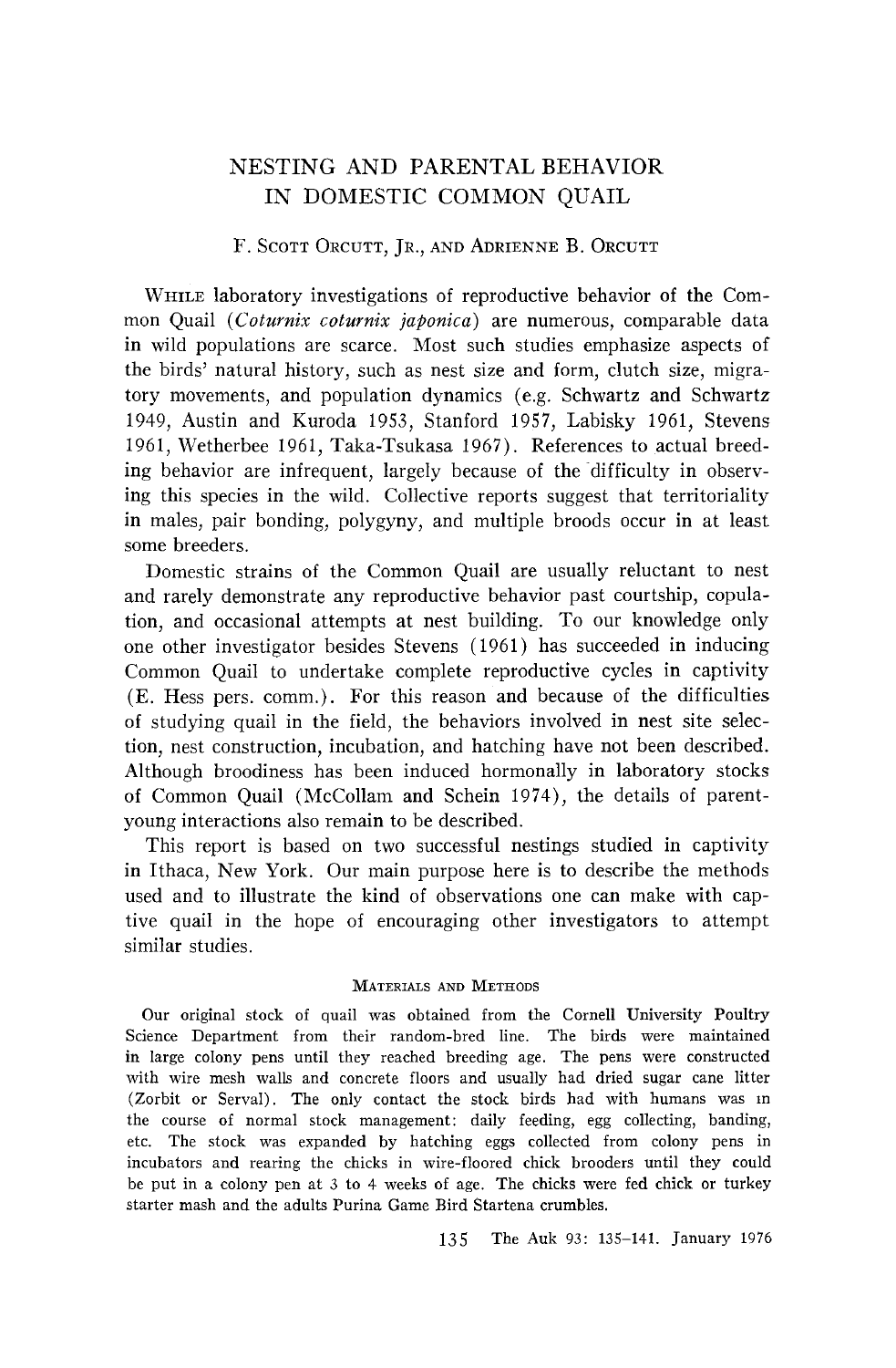**136 CRCUTT AND ORCUTT CONSUMITY EXECUTE EXECUTE EXECUTE EXECUTE EXECUTE** 

**Birds were separated into pairs, one male and female per pen, for breeding observations. Each pair could hear, see, and have limited physical contact through a common wire mesh wall with another pair, but were not within sight or hearing of the colony pen. Food and water dishes and dusting grounds of adjacent pens were arranged in close proximity to encourage interactions between the pairs.**  The two breeding pens were  $3.7 \times 4.9 \times 2.4$  m tall with a dirt floor planted **with field grasses and shrubs. The quail received water, grit, and feed mixtures ad lib. Food consisted of a mixture of grains (milo, millet, canary, wheat, and cracked corn) and a mixture of turkey starter mash, dog food mash, and oil. Live food (mealworms and beetles and fresh greens) was fed by hand often, primarily to maintain tameness. The breeding pairs found additional live food in their seminaturally planted pens.** 

**The birds were exposed to natural daylength. The first successful pair nested in April, the second in June of another year.** 

### **RESULTS**

Pair relations before nesting.—Birds that bred successfully apparently **formed pair bonds. Males courted only their own female; no attempts to court females in adjacent pens were observed. Females responded overtly only to the calls of their mate; calling by adjacent males induced no more than an increased alertness in females. Both members of a pair usually 1oafed and performed maintenance activities together but paid little attention to those of the birds in the adjacent pen. Mated pairs made no attempts to enter the adjacent pen nor to fight with adjacent birds.** 

**Tidbitting and copulation were frequent activities as the laying period began. Tidbitting rapidly declined and was not seen again as the clutch neared completion.** 

Nest construction.—In the two successful pairs the nest was made **entirely by the female with neither help nor hindrance by the male. In some unsuccessful pairs, males showed great interest in the nest site, and two males performed nest building movements on several occasions. The female chose a somewhat secluded site in a grass dump or tussock as reported in the wild (Taka-Tsukasa 1967), or at least with dried grass within her reach as she sat on the nest site. Nest materials consisted entirely of pieces of dried grass, generally plucked by the female, as she sat on the nest. The female first made a scrape within the grass dump and hollowed it out to a shallow cup by the time she laid the last egg of the clutch. She worked on the nest for the short time around laying each day, but she seemed essentially to ignore the nest otherwise and spent very little time on it until she finished laying. At the onset of incubation she showed a tremendous increase in nestbuilding activity, and virtually completed the nest rim shortly after the start of incubation. This observation is in contrast with a previous report of no building during incubation (Edwards MS, cited by Wetherbee**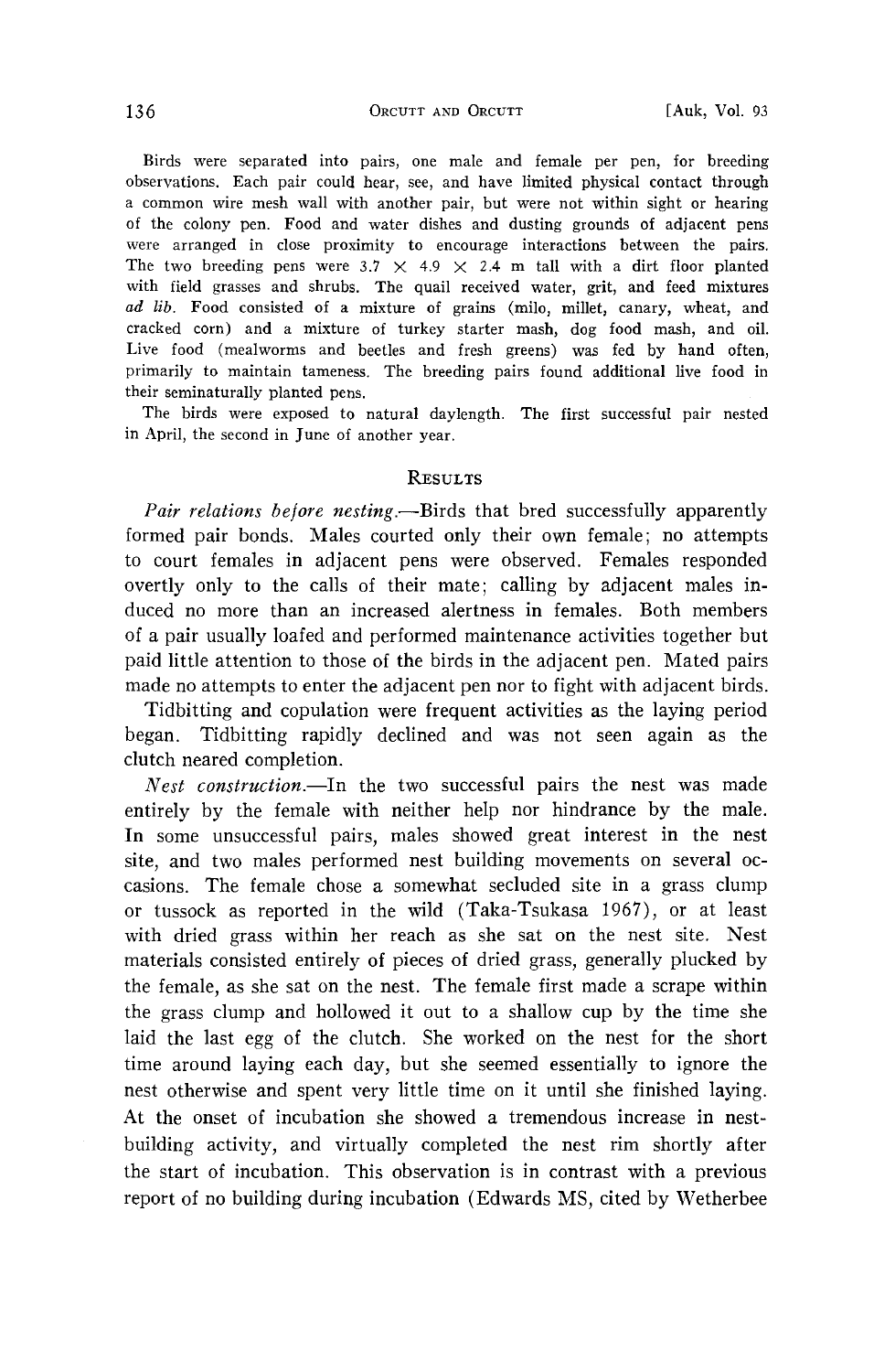**1961). She plucked most of the dried grass within reach of the nest and placed it around the nest rim, gathering most of the material as it lay on the ground or grew around the scrape. She generally snipped the grass stems near the base and placed them one at a time directly in front of her or at her side on the rim. Occasionally she pulled down grass overhanging the scrape, either living or dead, and added it to the rim. Frequent turning on the nest during this building activity resulted in even growth of the rim. Nest-building movements could be seen at any time throughout incubation but were concentrated toward the beginning of incubation with some rearrangement of materials around the time of hatching. The finished nest cups were approximately 2.5-3.9 cm deep, 7.0-9.0 cm inside diameter, and 14.0 cm outside diameter. These dimensions agree well with previous reports (e.g. Stevens 1961, Wetherbee 1961).** 

Laying and incubation.—Before starting the nest, both females laid **eggs scattered throughout their pens. Female 1 began laying in her nest within 2 days, and female 2 16 days after being released into the breeding pen. Thereafter each female laid one egg per day, always in the nest, until her clutch was complete (female 1:10 eggs; female 2:8 eggs) and then started to incubate. The exact time for onset of incubation was difficult to determine, but female 2 apparently began the day before she laid the last egg. This observation is particularly noteworthy in view of Vince's (1966) findings that hatching in Common Quail can be accelerated by artificial sound or vibrational stimulation and that hatching in Bobwhites (Colinus virginianus) can be accelerated as much as 24 h when the embryo is in contact with more advanced embryos (Vince 1964). Thus, if the same conditions and time span hold true for Coturnix, beginning incubation of one egg a day later than the others would still allow the entire clutch to hatch synchronously.**  Incubation lasted  $16\frac{1}{2}$ -17 days and was entirely by the female, with **neither assistance nor interference by the male. This situation contrasts with Stanford's (1957) observation that males were never seen near nests in free-ranging birds, but in pens containing individual pairs males so harrassed the females that all attempts to incubate were abandoned within 3 to 4 days.** 

**Both females appeared to develop incubation patches, with some loss of feathers and increased vascularization on the central lower breast. Female 1 rolled two eggs into her nest, the first from 30 cm away on the day after incubation started, the second from 60 cm away the day before the hatch was due. Neither of these eggs showed any development.** 

**After starting incubation, the females adopted a characteristic attitude**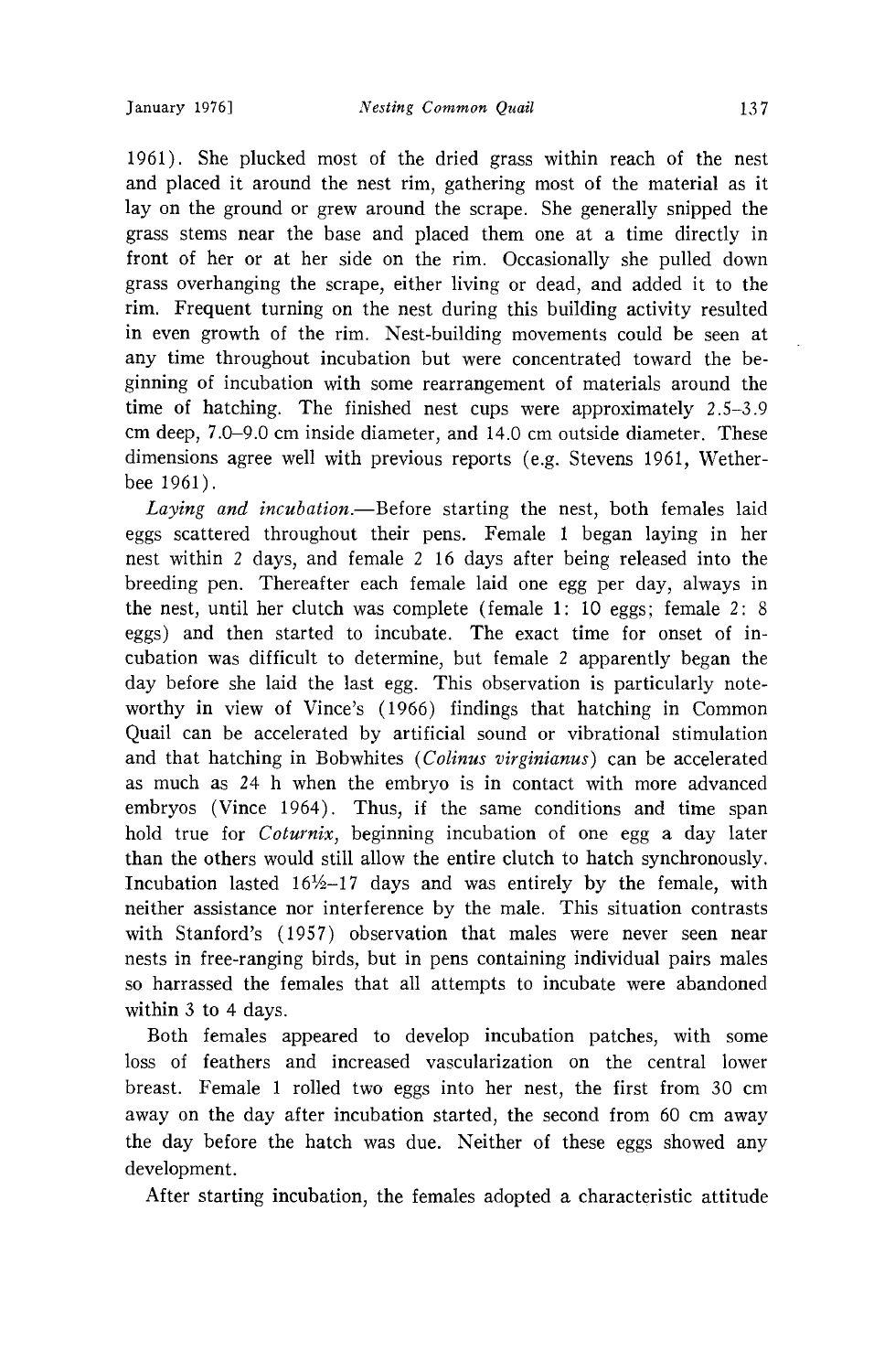**whenever approaching or leaving the nest. They crouched, with the feathers slimmed, and skulked through dense cover directly to the nest. When disturbed on the nest, they did not flush; they crouched with feathers slimmed and sometimes ran quietly away from the nest.** 

**Early in the incubation period, the females were very active on the nest, plucking and placing grass stems around the rim of the nest and turning frequently. After the nest rim was completed, the birds spent long periods dozing on the nest; they preened on the nest but left to defecate. An incubating female may leave the nest for 7-20 min periods several times per day for feeding and maintenance activities. Toward the end of incubation, the females again became more active; they frequently stood and turned on the nest, then squatted on the eggs again with a distinctive shaking of the body side-to-side while settling on the eggs. This "shake-settle" movement was often vigorous enough to cause a rattling sound that carried a few meters, from the eggs striking each other. The females also waddled with a slower side-to-side motion than in the "shake-settle" and often raised the breast to poke the eggs with the bill.** 

Pair relations during incubation.—Frequent copulation continued until **the clutch was complete. Crowing and tidbitting were rare late in the egglaying period, and all courtship ceased when incubation began. The male showed little direct interest in the nest site although he often preferred being in the company of the female. Characteristically the male was inactive while the female was incubating, but he joined her when she left for short periods of feeding and maintenance. After eating, drinking, and dusting together, he followed her back to the nest**  and loafed near the nest-often within 30 cm--while she continued in**cubating.** 

**During incubation both members of a pair were very subdued and quiet and were more secretive than earlier, especially in the first days of incubation. Even the formerly frequent cricket calls were rare.** 

**In pair 1 the female became aggressive toward the male near the end .of incubation. As early as the 5th day of incubation, feathers were missing from the male's head. From now on the male became increasingly agitated and showed greater interest in leaving his pen and entering the adjacent pen. He began cricket calling to the adjacent nonbreeding pair and spent more and more of his time loafing near them. After the chicks hatched, the female attacked him several times per day. His only response to these attacks was to try to escape. Four days after hatching, he crowed for the first time since before incubating began. Because the male was being so harrassed, he was removed from the pen this same day. These observations agree with Stevens' (1961) report**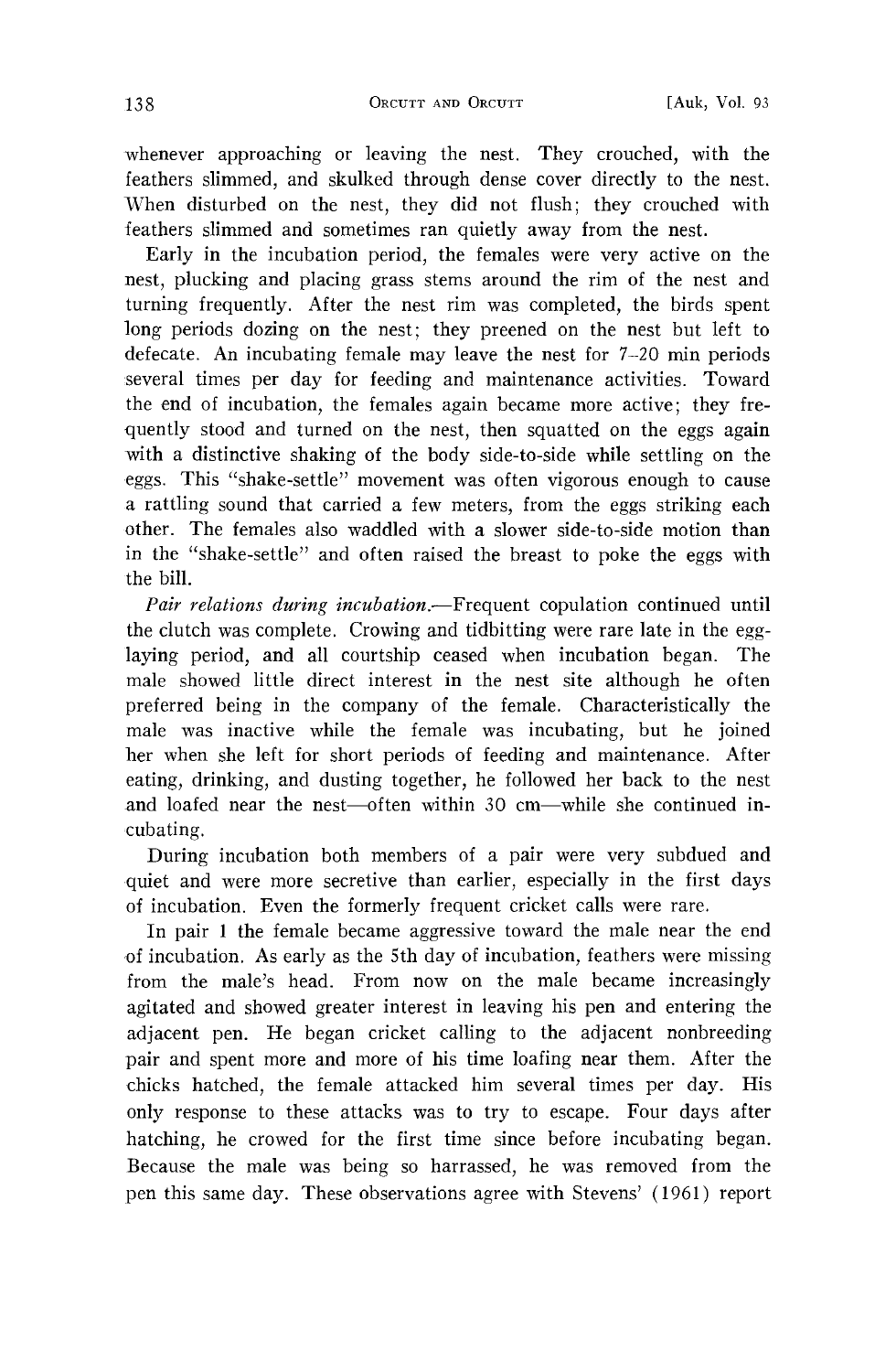**that pairs remain together throughout egg-laying and the early part of incubation and with Moreau's (1951) suggestion that males paired with incubating females do not crow.** 

Parent-young interactions.-Some eggs pipped as much as 30 h before **hatching, but these remained at this stage until all eggs were pipped on the morning of the day of hatching. Shortly before the first eggs pipped, the female became much more active and vocalized frequently on the nest (mostly peeps and trills). This activity increased until all chicks hatched. Her various movements included shifting position, raising the breast and gently poking at eggs and chicks, raising the entire body, waddling while standing, turning, shake-settling, and occasional nestbuilding behaviors. Thus her behavior on the nest for the last day and a half was in marked contrast to her previously quiet incubation.** 

**Both clutches hatched in late afternoon and spent the following night in the nest. Hatchability was 100% for eggs laid in the nest (excluding the two eggs rolled in by female 1 after incubation had begun). Both families left the nest early the morning after hatching. After leaving the birds treated the nest site just as any other part of the pen; it was never again used as a specific site for gathering or shelter.** 

**The male remained at the far side of the pen during most of the hatching period. After the chicks left the nest, the male seemed to ignore them and acted apprehensively whenever he was near the female. The female usually ignored the male except when feeding or moving the young; then she often chased the male.** 

**The female spent much of her time brooding the young by completely covering them with her breast, flank, and wing feathers. Heads of chicks often appeared from under ,her at any point or up between her wing and body. Brooding took place anywhere in the pen but most often in places that afforded at least some cover.** 

**The hen and chicks kept in almost constant vocal communication.**  Four main calls of the hen were recognizable: (1) brooding trill--given **only when chicks were under the female and distinct from the more**  warblelike call given on the nest before hatching. (2) "Pweet"---given **singly or repeated arhythmically. The hen gave this call only when disturbed, and it caused the chicks to scatter or to crouch and freeze. (3) Hoarse peep--may be given along with the "pweet," in which case it may be a location or contact call between the female and young, or it may be given prior to brooding or feeding, in which case it tends to attract the chicks. (4) "Kuh-kuh-kuh-kuh..."--given in the same context as the similar call in tidbitting, but sounds hoarser. The hen gives this call only when both live food and a chick are near her, and it is usually interspersed with more numerous hoarse peeps.**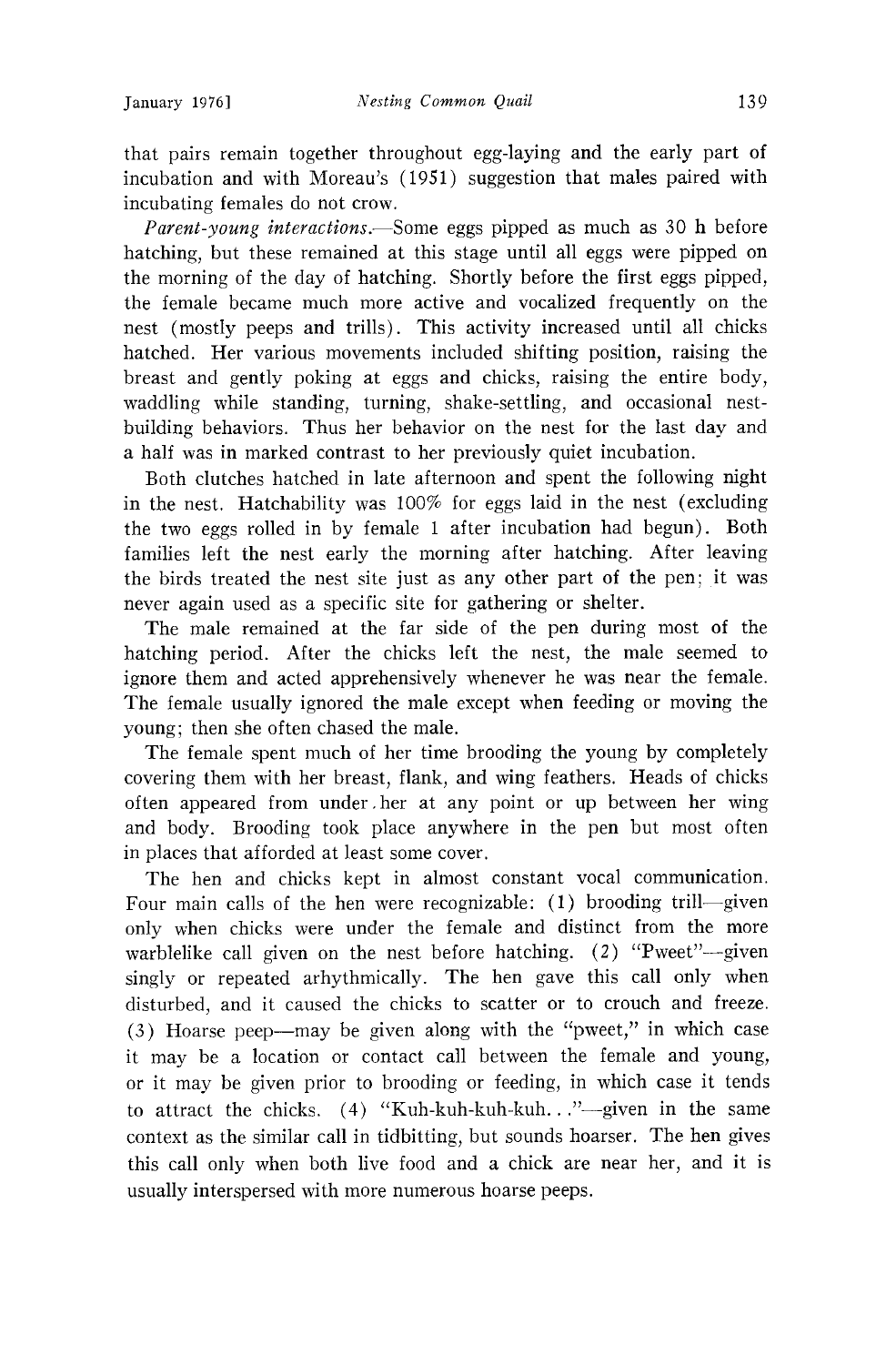**The chicks used two main vocalizations: (1) twitter--soft when being brooded; loud when mildly disturbed; and (2) shrill call--given when isolated from the others.** 

**The chicks ate live food (mealworms and beetles) as early as 1 day after hatching. The hen gave the "kuh-kuh-kuh-kuh..." and hoarse peeps while picking and dropping the food item several times. A chick quickly approached, picked up the food from the ground, and beat and shook it on the ground while holding one end. Without letting go the chick repeated the shaking several times, interspersed with short bursts of running before swallowing. When the observer threw out insects for the quail, the hen often ate several first before leaving others for the chicks.** 

**By the 4th day after hatching, the chicks did not follow the female so closely; in order to gather the chicks, the hen had to hoarse peep very insistently. By the 11th day the chicks ranged freely in the pen and ate independently. However, they and the hen still maintained frequent vocal contact by shrill calls and hoarse peeps.** 

#### **CONCLUSIONS**

**Nesting and parental behavior of Common Quail can be studied successfully under partially controlled conditions in captivity. Many questions remain unanswered, particularly those concerning the factors necessary to initiate and direct a successful reproductive cycle. If these can be determined, the breeding biology of this species can be investigated far more thoroughly.** 

#### **SUMMARY**

**Data on nesting in wild Common Quail are scarce, and domestic forms rarely demonstrate any reproductive behavior past courtship and copulation. We have observed complete, successful reproductive cycles in captive quail maintained in a seminatural habitat. This report describes successful nestings in two quail pairs. Interactions between male and female and with birds in adjacent cages suggest pair bonds were formed. Crowing, courtship, and copulation continued through egg-laying but ceased with the onset of incubation. Nest building reached a peak shortly after incubation began. Eggs were laid daily until the dutch was complete (8-10 eggs); one hen began incubating 1 day before laying her last egg. The apparent pair bond was maintained during the initial days of incubation, but the female became aggressive to the male late in incubation and more so following hatching. During hatching the hen was very active on the nest. Following hatching the hen and chicks vocalized frequently--brooding trills, "pweets," hoarse peeps, and "kuh-**